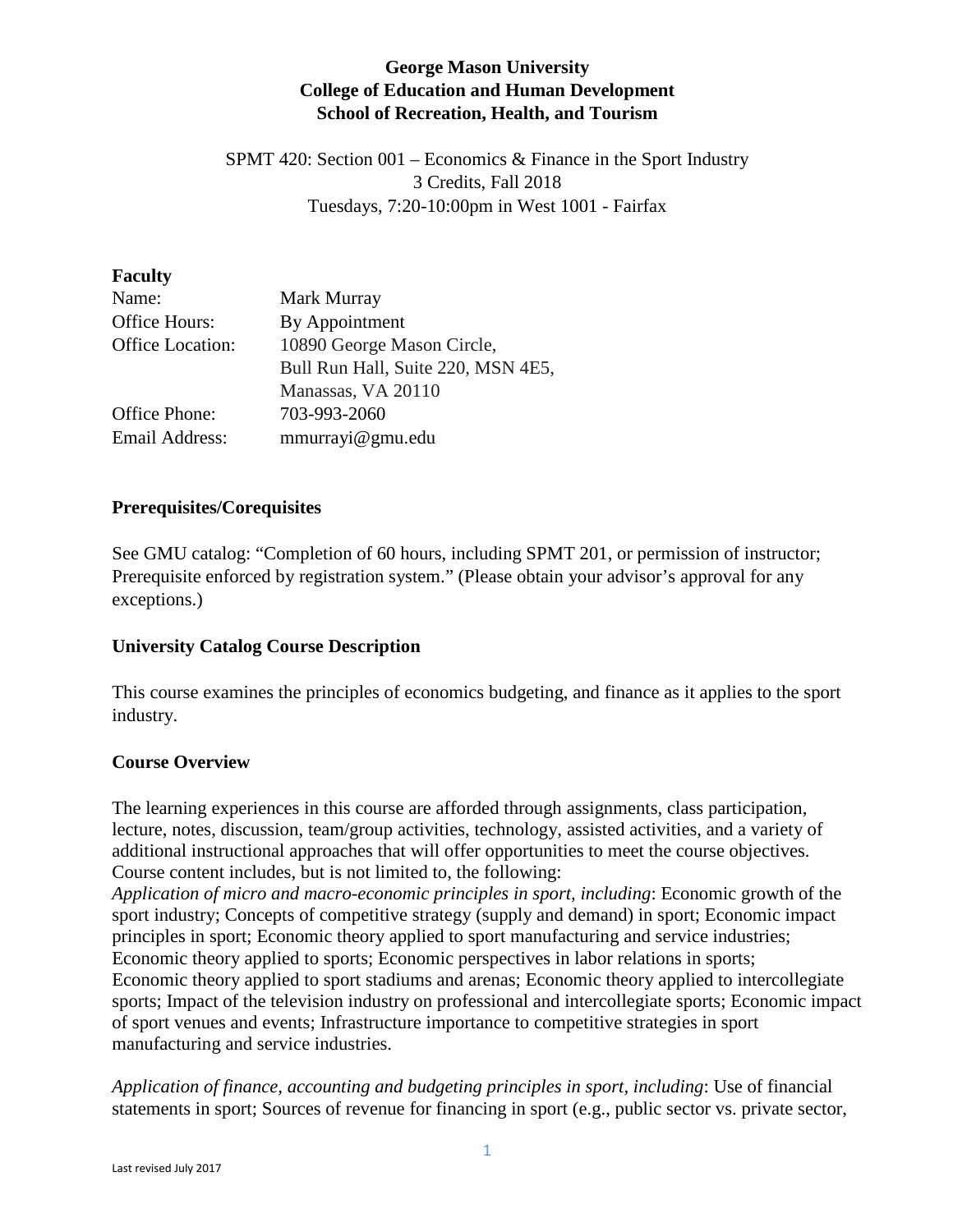governments, membership, fees, PLS, taxes, bonds, etc.); Principles of budgeting in sport; Budgets as a method of control, organization, and reallocation in sport; Budget development in sport; Financial management of sport facilities; Present financial status of the sports industry - collegiate, professional, private, manufacturers; Concessions and merchandising in sport - trademark licensing, inventory, cost control, cash management; For profit and not-for-profit budgeting in sport; Development and sport fund-raising principles and methodology (campaigns, alumni, auctions); Development and presentation of business plans in sport.

### **Course Delivery Method**

This course will be delivered using a lecture format.

# **Learner Outcomes or Objectives**

This course is designed to enable students to do the following:

- 1. Apply economic principles in sport, including competitive strategy (supply and demand), and economic theory to sport industries, labor and stadiums/ arenas.
- 2. Identify the application of economic theory across professional and intercollegiate sports.
- 3. Identify sources of revenue for financing sport, including public sector and private sector.
- 4. Apply knowledge of key financial principles and promising practices for building and advocating strategic plans and business cases in sport.
- 5. Recognize key financial principles applicable to sport organizations.
- 6. Describe principles of budgeting, including types, development, for‐profit and not‐for‐profit and use as a method of control, organization, and reallocation.
- 7. Develop an appreciation of financial planning and management for sport facilities.
- 8. Assess the financial status of the sports industry and the role of television in sports.
- 9. Develop an appreciation of the interrelation of business strategic planning, financial management, and economics in the sport industry.
- 10. Describe the economic growth of the sport industry, including the economic impact of sport venues and events, at the professional and collegiate levels.

**Professional Standards** Upon completion of this course, students will have met the following professional standards: Not Applicable.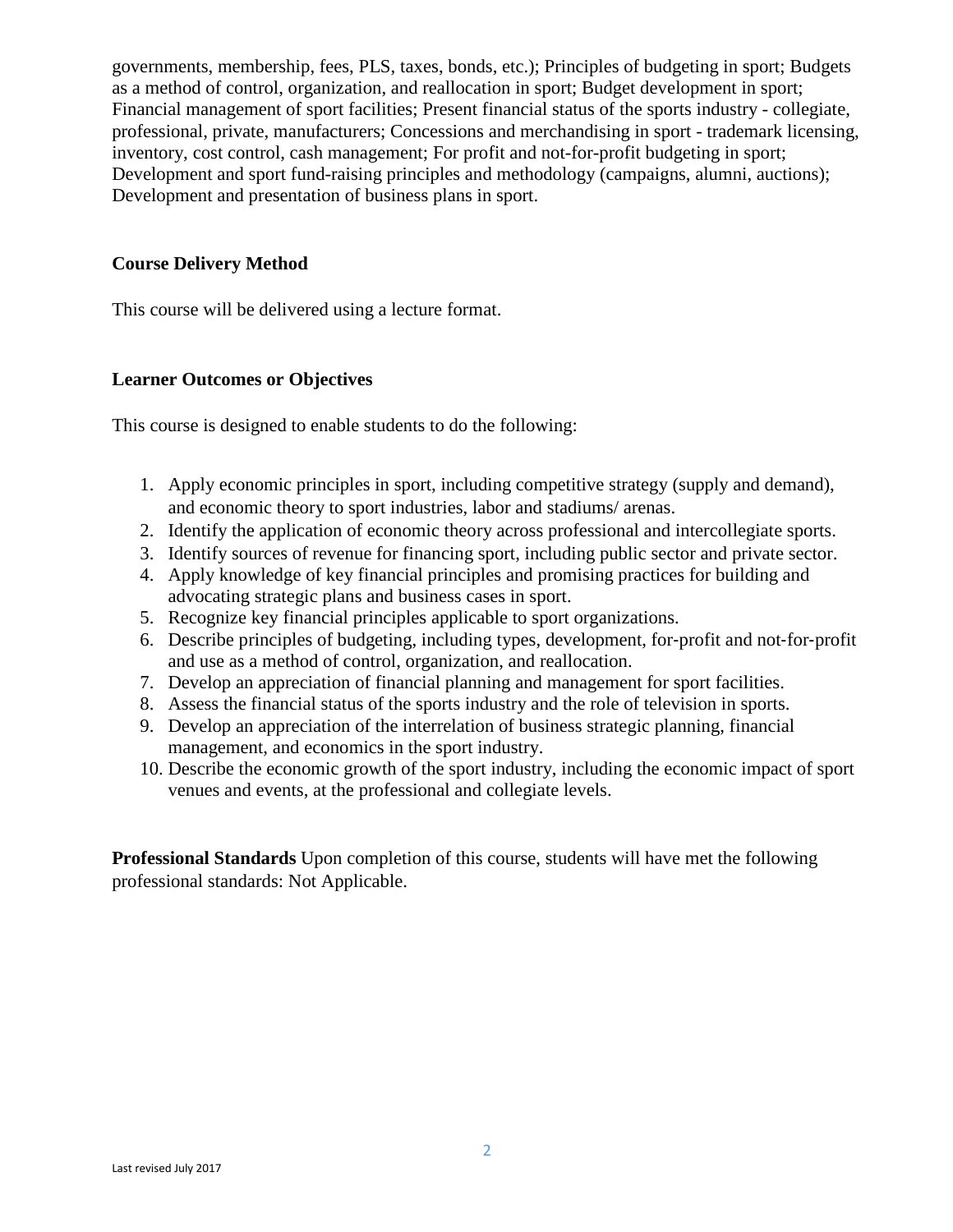# **Required Texts**

Class Preparation: Readings will include assigned chapters within the text and/or current articles and news in sport management to be determined by instructor. Students may be required to be prepared each week with a reading (article, internet item, etc.) directly related to the course content for class discussion.

Required Texts (library reserve copies available for 2hr. check-out at Johnson Center)*:* 

# **Leeds, M.A., Allmen, P., & Matheson, V.A. (2018).** *The Economics of Sports,* **6***th Ed***. Upper Saddle River, NJ: Pearson.**

# **Howard, D.R. & Crompton, J.L. (2014).** *Financing Sport, 3rd Ed***. Morgantown, WV: West Virginia University.**

Instruction notice: Guest speakers and class presentations may be utilized to expand upon topics covered in the assigned readings and class lectures. Professor may assign supplemental readings.

### **Course Performance Evaluation**

Students are expected to submit all assignments on time in the manner outlined by the instructor (e.g., Blackboard, Tk20, hard copy).

- **Class Assignments and Class Participation – 20% of final grade**
	- o Class assignments and participation may include short class assignments for submission, class discussion, and online class submissions.
- **Current Event Presentation – 10% of final grade**
	- o Student will orally present on a recent news topic that relates to the financial and economical world of sports and lead a brief class discussion
- **Mid-Term – 25% of final grade**
	- o A mid-term paper will be assigned to complete at home and due on class 7 October 16. The paper will primarily be based on the Economics topics covered in the first half of the semester.
- **Research Presentation – 20% of final grade**
	- o Projects will be assigned on October 16 and presented in class on October 30, November 6, and November 13. They will be oral presentations with accompanying visual aids.
- **Final Exam – 25% of final grade**
	- o A final examination will be given on December 18 for assigned materials and topics covered in class. The exam will primarily cover topics covered in class after the Midterm. The test will include 100 multiple choice and True/False questions.

### **Grading**

 $A = 94-100$   $A = 90-3$   $B = 88-9$   $B = 84-7$   $B = 80-3$   $C = 78-9$ <br>  $C = 74-7$   $C = 70-3$   $D = 60-9$   $F = 0-59$  $C = 70-3$  D = 60-9 F = 0-59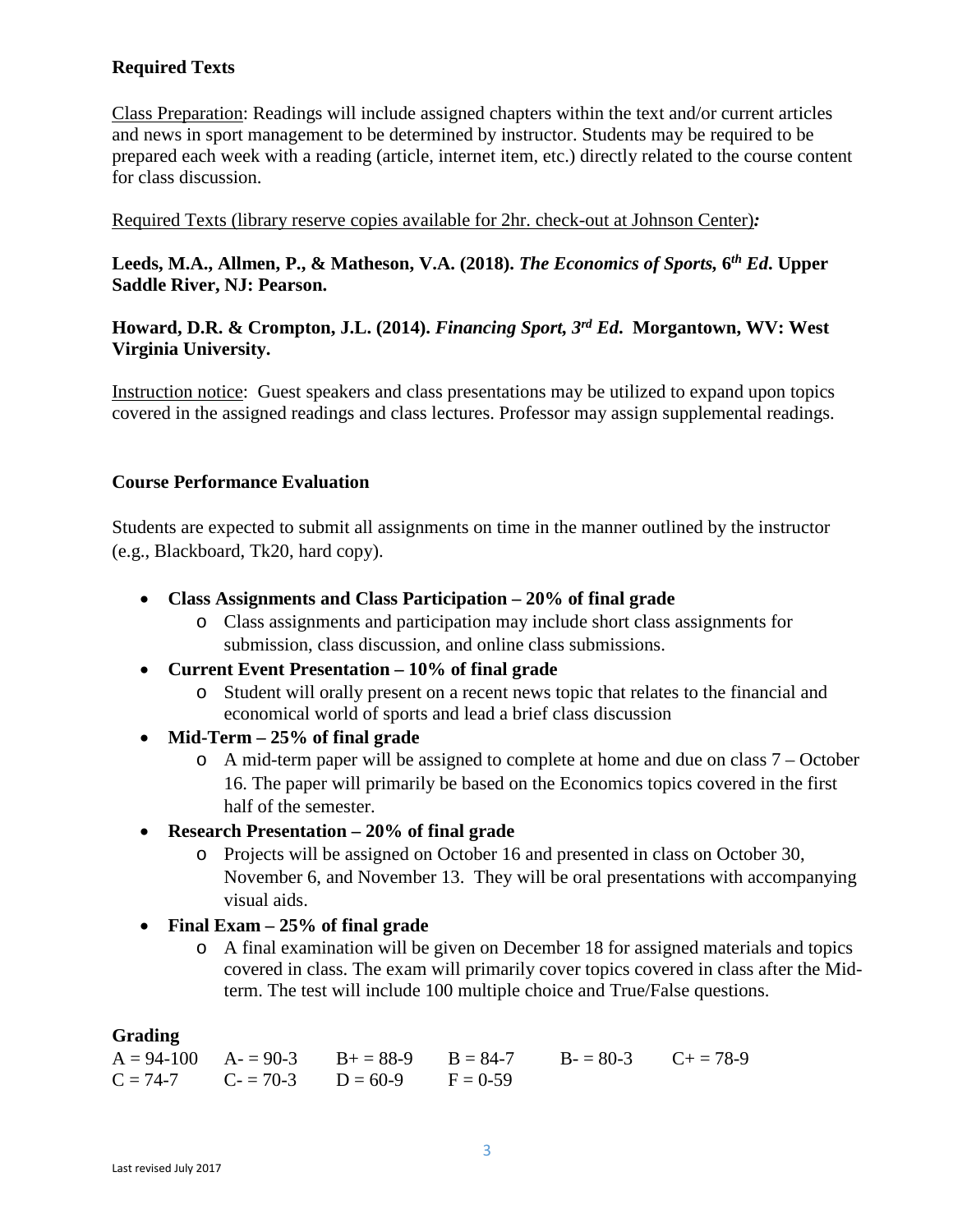### **Professional Dispositions**

### See<https://cehd.gmu.edu/students/polices-procedures/>

### **Class Schedule**

| <b>Readings:</b>                                                              | Economics text | Finance text |  |
|-------------------------------------------------------------------------------|----------------|--------------|--|
| Class 1 (Aug $28$ )                                                           | $Ch. 1-2$      |              |  |
| Class $2$ (Sep 4)                                                             | Ch. 3-4        |              |  |
| Class $3$ (Sep 11)                                                            | Ch. 5,8        |              |  |
| Class $4$ (Sep 18)                                                            | $Ch. 6-7$      |              |  |
| Class $5$ (Sep 25)                                                            | $Ch. 9-10$     |              |  |
| Class 6 (Oct 2) (Assign Midterm)                                              | Ch 11-12       |              |  |
| NO CLASS on October 9 for Fall Break                                          |                |              |  |
| Class 7 (Oct 16) ( <b>Mid-term paper due</b> )( <i>Assign Presentations</i> ) |                | Ch. 1,4      |  |
| Class 8 (Oct 23) (Online class – follow BlackBoard assignment)                |                | $Ch. 2-3, 5$ |  |
| Class 9 (Oct 30) (Presentation Day 1)                                         |                | Ch. 6        |  |
| Class 10 (Nov 6) (Presentation Day 2)                                         | Ch.7           |              |  |
| Class 11 (Nov 13) (Presentation Day 3)                                        |                | Ch.8         |  |
| Class 12 (Nov 20) ( <b>Online class – follow BlackBoard assignment</b> )      |                | $Ch. 9-10$   |  |
| Class 13 (Nov 27)                                                             |                | Ch. 11-12    |  |
| Class 14 (Dec 4) ( <i>Final exam review</i> )                                 |                | Ch. 13-14    |  |
| NO CLASS on December 11 for Reading Day                                       |                |              |  |
| FINAL EXAM (December 18 $@ 7:30$ )                                            |                |              |  |

Note: Faculty reserves the right to alter the schedule as necessary, with notification to students.

#### **Core Values Commitment**

The College of Education and Human Development is committed to collaboration, ethical leadership, innovation, research-based practice, and social justice. Students are expected to adhere to these principles: [http://cehd.gmu.edu/values/.](http://cehd.gmu.edu/values/)

### **GMU Policies and Resources for Students**

#### *Policies*

- Students must adhere to the guidelines of the Mason Honor Code (see [http://oai.gmu.edu/the-mason-honor-code/\)](http://oai.gmu.edu/the-mason-honor-code/).
- Students must follow the university policy for Responsible Use of Computing (see [http://universitypolicy.gmu.edu/policies/responsible-use-of-computing/\)](http://universitypolicy.gmu.edu/policies/responsible-use-of-computing/).